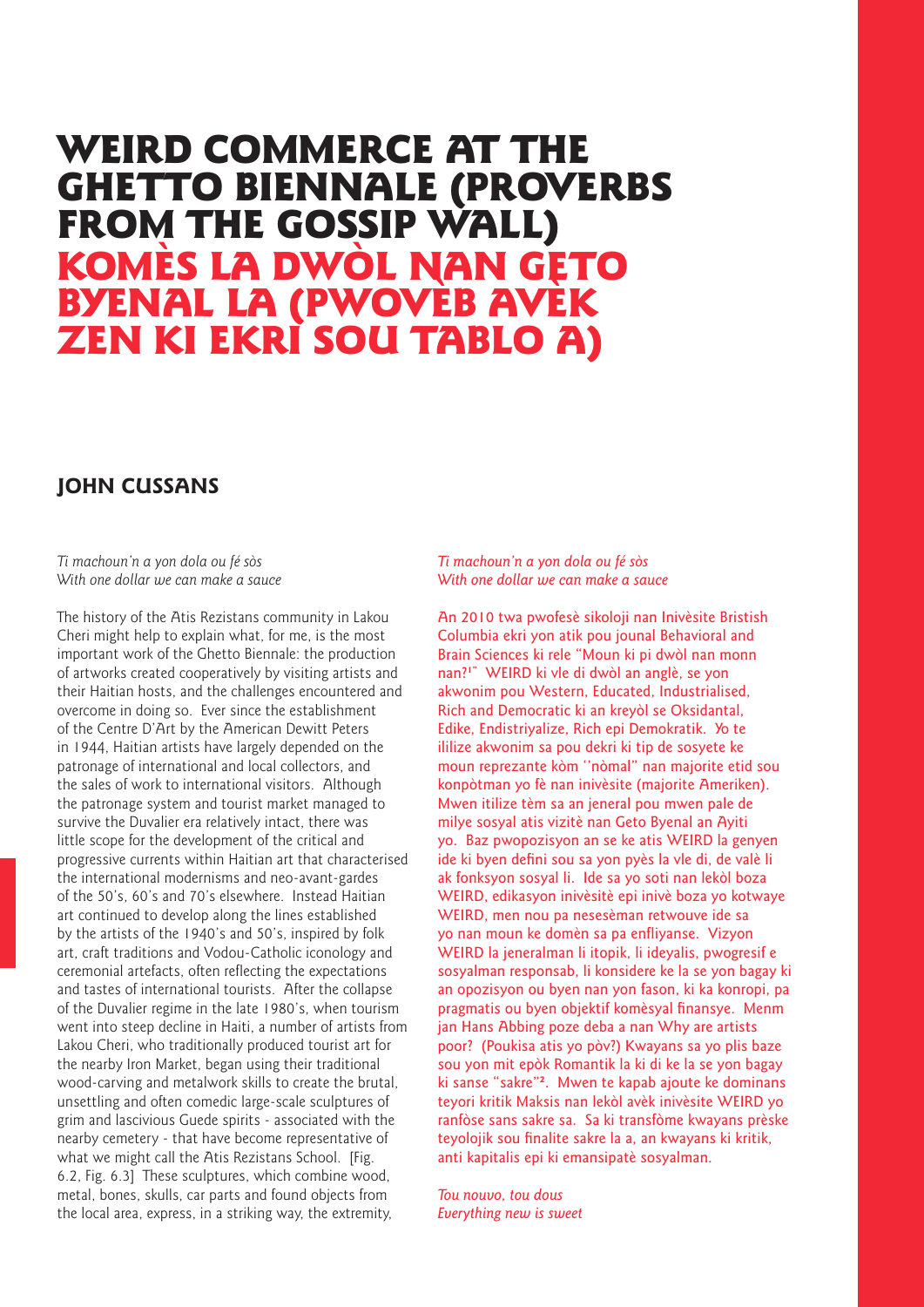



rawness and material conditions in which they are made. The legacy of traditional tourist art production still survives in the Grand Rue and continues to be a largely unacknowledged dynamic underpinning the exchanges - economic, creative and personal - between the Lakou Cheri community and their guests.

2011, Port-au-Prince, Haiti. Photo: John Cussans **Fig. 6.2** Eskilti yo pa Atis Rezistans

nan Lakou Cheri, 2yèm Geto Byenal 2011, Pòtoprens, Ayiti. Foto: John Cussans

**Fig. 6.2** Sculpture by Atis Rezistans in Lakou Cheri, 2nd Ghetto Biennale

**Fig. 6.3** Sculpture by Atis Rezistans in Lakou Cheri, 2nd Ghetto Biennale 2011, Port-au-Prince, Haiti. Photo: John Cussans

**Fig. 6.3** Eskilti yo pa Atis Rezistans nan Lakou Cheri, 2yèm Geto Byenal 2011, Pòtoprens, Ayiti. Foto: John Cussans

> Geto Byenal se yon aktivite entènasyonal ki fèt nan Pòtoprens, kapital peyi Ayiti. Se Leah Gordon, yon fotograf epi reyalizatè britanik, ansanm avèk yon kolektif atis Ayisyen, Atis Resistans, de atis ki ap viv epi travay nan zòn Lakou Cheri bò Granri ki mete li sou pye. Apre ane 80 yo, lè endistri touris la te degrengole, atis avèk atizan ki te konn pwodui atik pou touris nan Lakou Cheri bò mache an fè, deside sèvi avèk talan tradisyonèl yo nan travay sou bwa epi dekoupaj metal (fè) pou kreye de gwo eskilti ki brital epi chokan e menm defwa komik tou sou fanmi lwa Vodou Gede yo, lwa ki sonm makab epi libèten e ki gen rapò avèk simityè a ki tou pre a. Eskilti sa yo ki konbine bwa, fè, zo, tèt mò, pyès machin e lòt bagay ke yo rekipere nan zòn nan; mete aklè nan ki kondisyon materyèl yo fèt. Depi lè sa, kominote atis sa te komanse travay sou non Atis Rezistans (manm pi ansyen e granmoun yo) epi Timoun Resistans ki se pitit Atis yo. Eritaj pwodiksyon tradisyonèl pou touris yo nan Granri toujou rete e li kontinye fè pati yon dinamik ke yo pa rekonèt vreman men ki se baz ki kenbe byenal la. Byenal la sot selebre katriyèm reprezantasyon li antan ke yon aktivite ki a mwatye fwa atistik e a mwatye yon eksperimantasyon sosyal.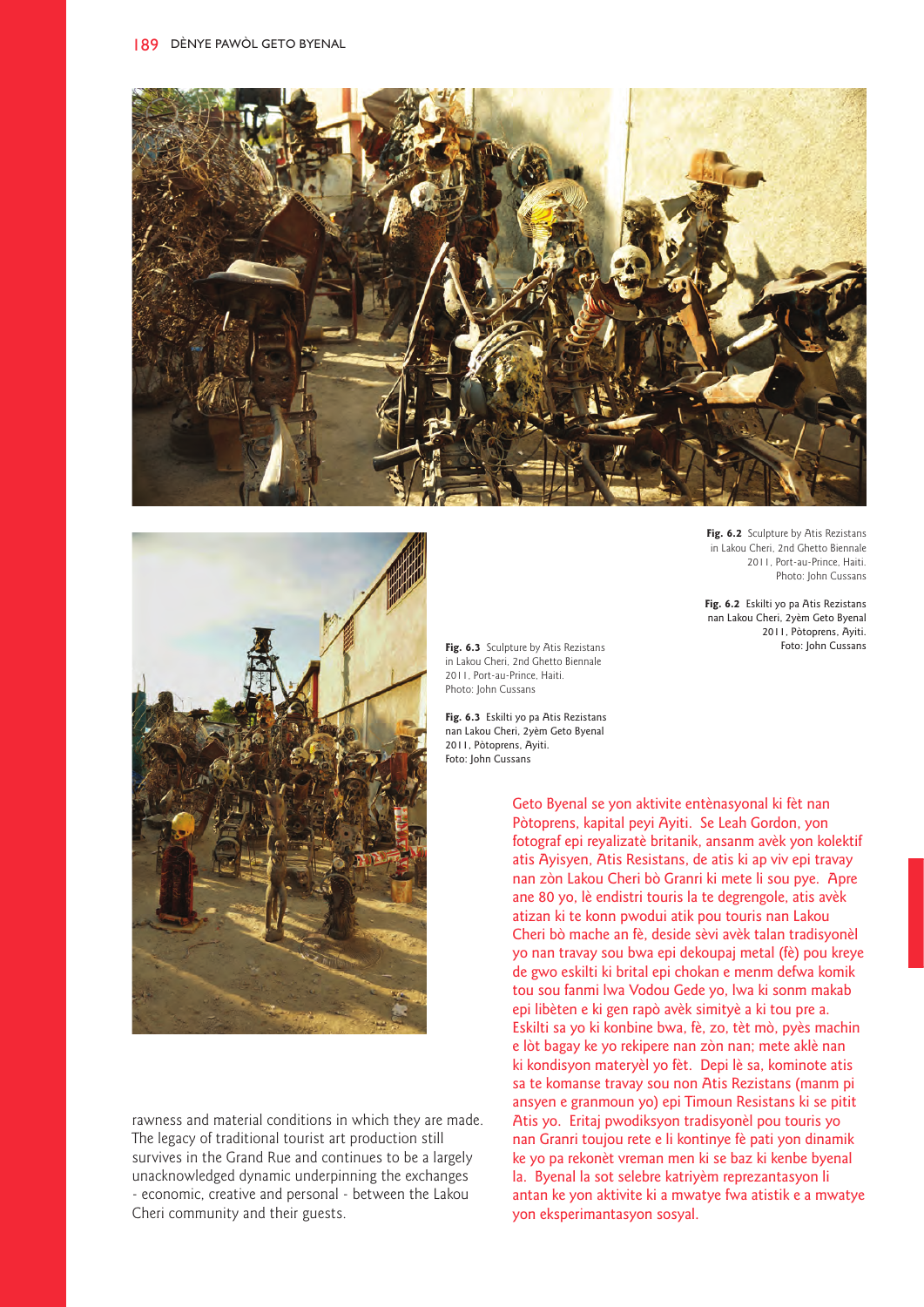*Everything new is sweet Tou nouvo, tou dous*

The Ghetto Biennale experience rarely leaves visitors unaffected. Upon leaving the airport in Port-au-Prince they will likely be struck by the marked poverty of the country compared to the one they departed. The reality of Haiti's material, economic and infrastructural poverty is made tangible on the chaotic and bumpy journey from airport to hotel. Grand Rue is itself a major commercial and transit artery for the city and, as such, is particularly choked with traffic, debris and exhaust fumes during the day. Its roads, mostly unlit at night, are filled with treacherous potholes and open drains that often spill over into the streets forming pools of effluent, oil and debris. The daily movement of goods and people along "the rue" means that there is always work to be done, wares to be sold and money to be made there. [Fig. 6.4] But the conditions in which people live in and around Lakou Cheri, with no access to continuous running water or electricity, no basic sanitation or plumbing, no public services to speak of, and one toilet for sixty people, make it a far more materially impoverished environment than anything a visitor is likely to have encountered in the poorest parts of Europe or the USA. [Fig. 6.5]

On the whole the local people of Grand Rue are Kréyolspeaking Haitians who live in conditions of global-grade poverty. Many, though not all, are Vodouisants/Catholic, some Protestant, and most would describe themselves as Black (as opposed to White/*Blanc* or Mulatto/*Milat*). The visiting artists are of various races, ethnicities, and religions (or not), speak English and other languages (but usually not Kréyol) and live in conditions of relative global affluence. Most of the visitors are educated to universitylevel, most of the locals are not. Most of the visitors are progressive, unequivocally humanitarian, socially, sexually and culturally liberal, egalitarian, democratic and of a generally Left-leaning political persuasion. Some of the locals share these values. Others may not. The visiting artists are mixed gender, the local artists mostly male. Obviously, there are many different attitudes and beliefs within the two groups and my characterization of them is very rudimentary. I certainly don't mean to suggest that there aren't common values, interests and affections between the two groups, or that cultural differences aren't quickly overcome during the event. But as any artist who has been involved realizes, no amount of artistic collaboration and goodwill between locals and visitors is going to change the fundamental disparity of wealth and opportunity between the two groups on a macro scale, and the general absence of a shared discourse about international contemporary art and its fashionable theoretical discourses.

# *Yap pale nap travay They're talking, we're working*

In 2010 three psychology professors at the University of British Columbia wrote a paper for the journal of Brain and Behavioral Studies entitled 'The Weirdest People



**Fig. 6.4** People on Grand Rue by the entrance to Atis Rezistans, 2nd Ghetto Biennale 2011, Port-au-Prince, Haiti. Photo: Alex Louis

**Fig. 6.4** Moun ki sou Gran Ri pa pòtay Atis Rezistans, 2yèm Geto Byenal 2011, Pòtoprens, Ayiti. Foto: Alex Louis

# *Yap pale nap travay They're talking, we're working*

Li ra pou moun ki vini vizite Geto Byenal la ale san ke eskperyans la pa touche yo. Lè yo rive nan ayewopò Pòtoprens la, mwen kwè ke mizè ke yo wè nan peyi a ka make yo pa rapò peyi yo sòti a. Ou gentan wè konsekans plis depandans peyi a sou ONG entènasyonal yo (espesyalman depi tranbleman de tè 2010 la epi epidemi kolera ki te komanse apre li a) e ti rantre dola ameriken ke yon ti gwoup touris pote a, li vizib lè ou wè jan chofè taksi yo ap fè konpetisyon pou yo jwenn pasajè. Reyalite tanjib povrete ekonomik e striktirèl Ayiti a vizib sou wout pou soti ayewopò a pou rive nan otèl la. Se ke kenpòt jan ou mete figi ou lè ou fè fas a povrete sa, ke ou rezistan ke kè ou sansib, li afekte ou. Granri se yonn nan atè komèsyal prensipal nan vil la kidonk li chaje sikilasyon, fatra epi lafimen moflè pandan jounen an. Lannuit, pi fò wout yo pa genyen limyè, yo chaje twou ke w pa toujou wè, genyen bouch egou ki pa kouvri ki ap koule nan lari a, yo fè ma dlo sal ki chita e ki melanje ak lwil. Machandiz avèk moun toujou kreye mouvman nan lari a, sa vle di toujou genyen travay pou fè, machandiz pou vann e lajan pou brase. Men nan kondisyon moun yo ap viv nan Lakou Cheri e nan zanviron yo, kote dlo pa vini nan tiyo tout tan, ni pa genyen kouran tout tan, kote manke asenisman avèk plonbri elemantè yo, kote sanse pa genyen sèvis piblik e kote yon twalèt ap sèvi pou 60 moun, sa vle di ke anviwònman sa genyen plis mizè materyèl pase nenpòt kote ke nou di ki pi pòv nan Wayòm Ini.

An jeneral, moun nan Granri se de Ayisyen ki pale Kreyòl ki ap viv nan yon sitiyasyon povrete ki genyen mondyal. Anpil nan yo, menm si se pa tout, Vodouyizan/Katolik, kèk nan yo Pwotestan, e pi fò nan yo di ke se Nwa yo ye, kidonk yo pa ni Blan, ni Milat Ayisyen. Atis vizitè soti nan plizyè ras, etnisite, relijyon, (ou byen yo pa genyen relijyon). Yo pale Anglè ou byen lòt lang tou (men souvan yo pa pale Kreyòl) e fason yo viv relativman rich globalman. Pi fò nan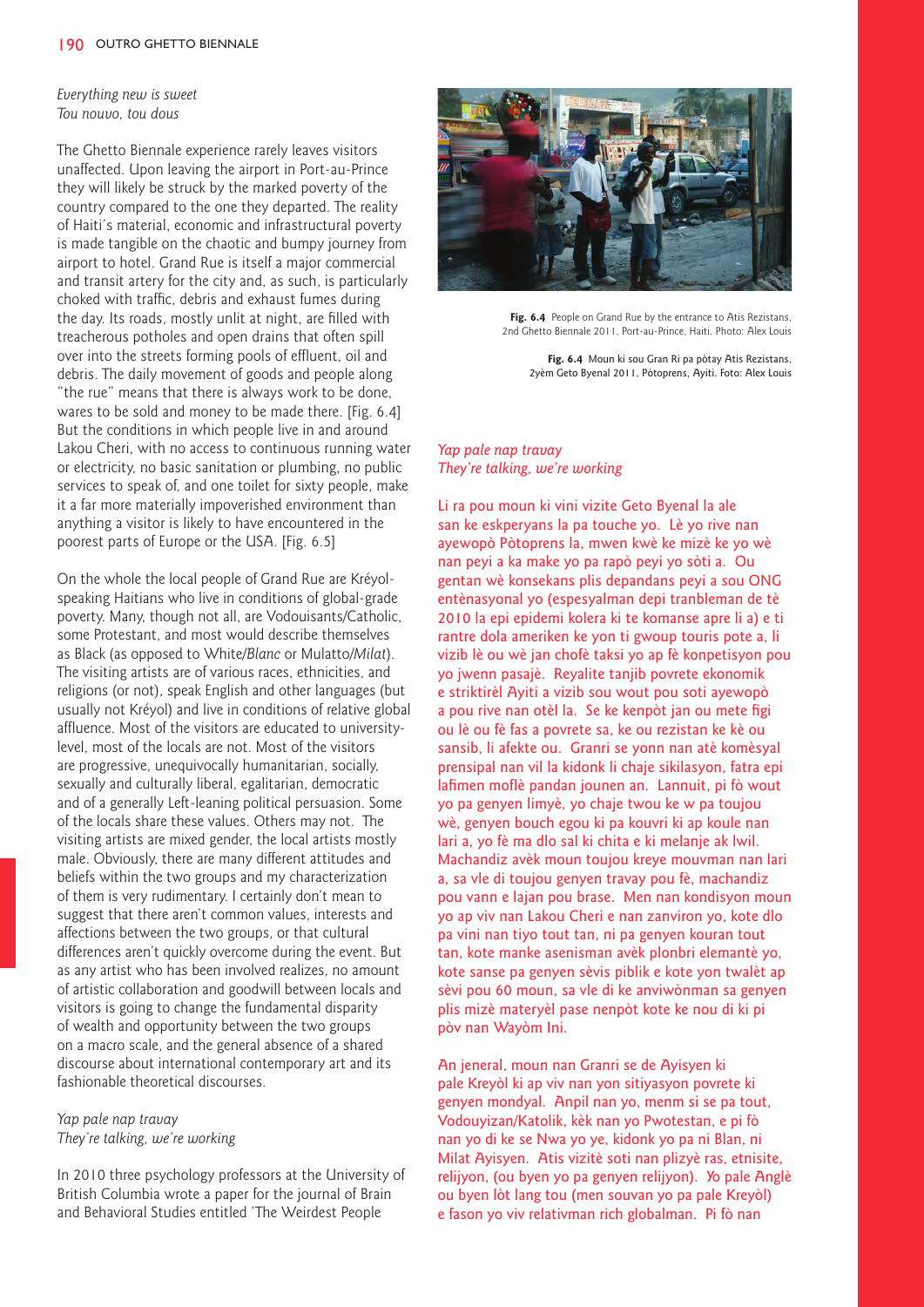

**Fig. 6.5** Rooftops near Lakou Cheri, 4th Ghetto Biennale 2015, Port-au-Prince, Haiti. Photo: John Cussans

**Fig. 6.5** Moun ki sou Gran Ri pa pòtay Atis Rezistans, 2yèm Geto Byenal 2011, Pòtoprens, Ayiti. Foto: John Cussans

in the World?'**<sup>1</sup>**. WEIRD, an acronym for Western, Educated, Industrialized, Rich and Democratic, was used to describe the kinds of society that people taken as representative of "normality" in most human behavioral studies conducted at (mainly North American) universities come from. I'm using it here to designate, in the most general terms, the social background of the visiting artists to the Ghetto Biennale. The basic proposition is that WEIRD artists tend to have very specific ideas about art's meaning, value and social function, received from their WEIRD art schools, university educations and participation in WEIRD artworlds, that are not necessarily shared by people who live outside that realm. The WEIRD outlook is generally a utopian, idealistic, progressive and socially responsible one, which often sees art as antagonistic to, or somehow corrupted by, commercial, monetary or purely pragmatic aims. As Hans Abbing argues in Why Are Artists Poor?, such beliefs are based largely on the thinly-veiled Romantic myth that art is somehow Holy, avant-gardist assumptions that it should be somehow critical of social inequity and injustice, and the broadly Marxist moralism that it should not be tainted by Capitalist interests or motives**<sup>2</sup>**.

Making work with members of the Lakou Cheri community is a fundamental part of the Ghetto Biennale experience. Without the support and goodwill of local people it is hard to imagine any work getting made at all. For many of the visiting artists such experiences constitute the principle reward for participating in the event. For locals, collaboration with visiting artists can be a life-changing experience too, and the relationships

vizitè sa yo genyen diplòm inivèsite, pi fò nan moun nan zòn nan pa rive nan inivèsite. Pi fò nan vizitè yo pwogresif, yo pa kache ke yo imanitè, yo se de liberal nan milye sosyal, kiltirèl, e seksyèl, se moun ki kwè nan egalite tout moun, yo demokrat e jeneralman yo plis genyen afinite avèk ide de goch nan zafè politik. Anpil nan moun nan lokal yo kwè nan menm valè sa yo. Genyen lòt ki pa kwè nan yo. Atis vizitè yo se fi tankou gason, atis lokal yo pi fò se gason. Li evidan ke pami toulede gwoup yo genyen plizyè atitid diferan e kwayans diferan e jan mwen dekri karaktè yo a se yon deskripsyon byen sipèfisyèl. Sa pa vle di ke pa genyen de valè, enterè e de afesyon ke yo pataje ansanm, ou byen ke diferans kiltirèl ki ka prezante pandan aktivite a, yo pa depase yo byen vit. Men atis ki enplike yo ka wè ke pa genyen ankenn kolaborasyon atistik ou byen bònfwa ant atis lokal yo avèk vizitè yo, ki pral chanje disparite fondamantal ki genyen nan richès avèk opòtinite sou gran echèl.

*Gen yon ti moun ki di yon blan li grangou epi blan an di li tann li pral dèyè manje. Lè li tounen li tounen ak yon grenn Marinad… (lol!!!!)*

*A little child says to a white person 'I'm hungry.' The white person says 'Wait for me, I'm going to get you some food.' The man comes back with one little patty… (lol!!!)*

Lè vizitè yo travay avèk manm nan kominote Lakou cheri a, jeneralman, se yon eksperyans ki touche yo pwofondeman. Eksperyans sa, kote pa vreman genyen echanj lajan, se yonn nan pi gwo rekonpans

**1.** Henrich, Joseph, Heine, Steven J. and Norenzayan, Ara 'The Weirdest People in the World?' Behavioral and Brian Sciences Volume 33 / Issue 2-3 / June 2010, pp 61- 83 Cambridge University Press 2010 (http://www2.psych.ubc.ca/~henrich/pdfs/WeirdPeople.pdf). **1.** Joseph Henrich, Steven J. Heine avèk Ara Norenzayan, 'The weirdest people in the world?' Behavioral and Brain Sciences "Moun ki pi dwòl nan lemon? "Syans sou Sèvo avèk Konpòtman". Liv 33, Piblikasyon 2-3, pp 61- 83, Jwen 2010, Cambridge University Press, 2010 (http://www2.ps[i]ych.ubc.ca/~henrich/ pdfs/WeirdPeople.pdf) **2.** Hans Abbing Why are Artists Poor? The Exceptional Economy of the Arts (2002) University of Amsterdam Press **2.** Hans Abbing Why are Artists Poor? The Exceptional Economy of the Arts, (Pouki sa atis pòv? Ka patikilye sou Ekonomi pou la) University of Amsterdam Press, 2002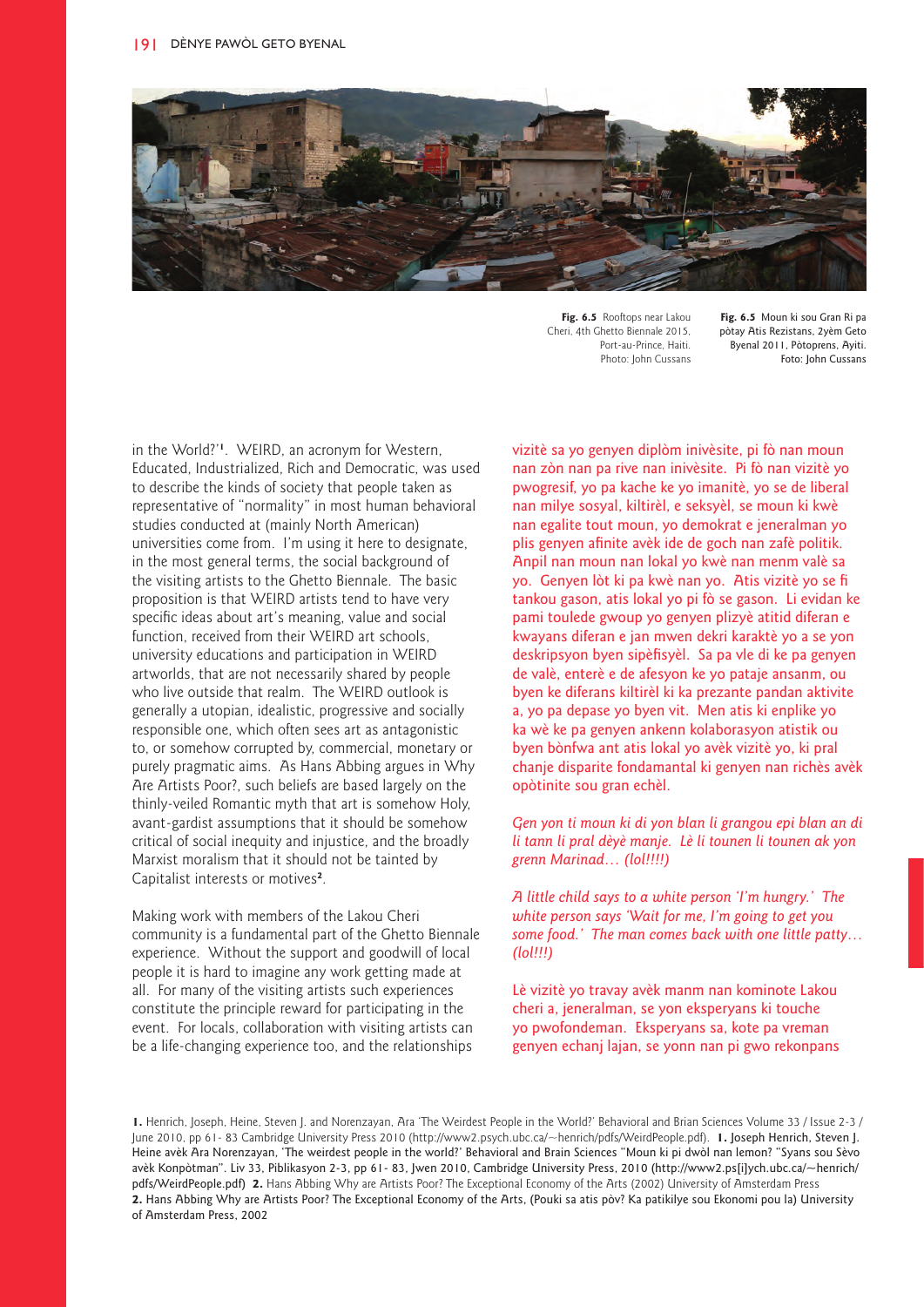they form often continue well after the biennale. But while the principle benefits for visitors are largely experiential, for the locals the direct financial rewards for participation are much more important. Some of the complexity, frustration and difficulties experienced by visitors to the biennale involve negotiating this asymmetry, and the exchanges (monetary, artistic or otherwise) that take place must confront and overcome clear linguistic, economic and cultural barriers. It is largely in the overcoming of these differences that the most valuable learning experiences are had, the most unexpected, rewarding and inspiring works are made, and lasting relationships forged.

*Gen yon ti moun ki di yon blan li grangou epi blan an di li tann li pral dèyè manje. Lè li tounen li tounen ak yon grenn Marinad…(lol!!!!)* 

*A little child says to a white person "I'm hungry". The white person says "wait for me, I'm going to get you some food". The man comes back with one little patee…(lol!!!)* 

Since the second Ghetto Biennale of 2011, which was significantly shaped by the consequences of the 2010 earthquake, I have personally taken a reflective and gently critical view of the inter-cultural peculiarities of the event, and particularly the inter-personal dynamics operating between the visiting artists, the event's organizers and members of the local community. It was in this spirit that I proposed to make a "gossip wall" at the 4th Ghetto Biennale in 2015.

One of the three curatorial themes of GBIV was 'Kréyol', the native language of Haiti, spoken by the majority of the population, and particularly the poor and less educated. In order to find out what local residents in Lakou Cheri thought about the biennale, I hung a large piece of blackboard-painted canvas in the main yard, left a pot of chalks beside it, and invited people to write their zen (Kréyol for gossip) about the event onto it. [Fig. 6.6, Fig. 6.7] The zen was documented after each day and the blackboard sponged clean for the following. The first piece of gossip came from local artist Mabelle Williams, one of the few female Haitian artists involved in the event:

*Fok ou ta la pou'w ta wè 3 blan ki al nan mache jis Petyonvil sak pi bel la ki saw panse yo al achte? Yo al acchte plim poul* 

*You had to be there to see three white people going all the way to the market in Pétionville just to buy chicken feathers.*

The brunt of this gossip was a group of blancs (wealthy international visitors, whether black or white) so unfamiliar with the markets of Haiti that they would rather travel several miles to procure materials for artworks that they could have bought just around the corner (i.e. in Grand Rue). What makes the joke funnier for locals is that Pétionville is one of the wealthiest parts of Port-au-Prince, home to Haiti's most affluent residents and the location of its more established and respectable

pou moun ki patisipe nan aktivite a. Pou moun lokal yo, kolaborasyon avèk atis yo ki vini vizite yo a, konn tounen yon eksperyans ki transfòme yo e relasyon ke yo kreye yo rete jis aprè byenal la. Men kote ke se eksperyans la ki benefis prensipal pou vizitè yo, pou atis lokal yo, lajan ke yo fè pou patisipasyon yo a, enpòtan anpil. Yonn nan bagay ki pi konplèks e ki lakòz fristrasyon ak difikilte nan eksperyans vizitè byenal yo se fason yo ap eseye negosye inegalite ki genyen epi echanj (lajan, atistik ou byen lòt domen) yo fè pou yo kapab depase baryè langaj, ekonomik e kiltirèl sa yo. Se sitou lè yo depase diferans sa yo ke pi bèl eksperyans aprantisay yo rive fèt, ke zèv ki pote plis enspirasyon, satisfaksyon san atann yo rive fèt e ke relasyon ki dirab rive kreye. Yonn nan twa tèm ke Geto Byenal 2015 lan te prezante se "Kreyòl" lang matènèl Ayisyen, ke majorite popilasyon an pale, espesyalman sa ki pi pòv e ki pa genyen edikasyon fòmèl yo. Pou mwen te rive konnen ki sa moun ki ap viv nan Lakou Cheri panse de byenal la, mwen te mete yon gwo tablo nan lakou prensipal la avèk yon po lakrè akote li e mwen te mande moun yo ekri zen pa yo sou aktivite a. [Fig. 6.6] [Fig 6.7] Chak lè jounen an pral fini, yo te ekri zen yo epi nan demen yo efase tablo a. Premye zen ke yo te mete, se atis Mabelle Williams, yonn nan ra atis fanm ki te enplike nan aktivite a:

*Fòk ou ta la pou'w ta wè 3 blan ki al nan mache jis Petyonvil sak pi bel la ki saw panse yo al achte? Yo al acchte plim poul*

*You had to be there to see three white people going all the way to the market in Pétionville just to buy chicken feathers.*

Zen sa se de yon gwoup blan (yo rele etranje ki soti lòt kote blan kit ou blan ou kit ou nwa) ki tèlman pa abitye avèk mache an Ayiti ke yo pito rale plizyè kilomèt pou yo achte materyèl pou zèv atistik yo an alòske yo ke yo te kapab achte yo nan bout kwen Granri a. Sa ki fè blag la pi komik pou moun nan zòn nan se ke Petyonvil se yonn nan kote ki pi rich nan Pòtoprens, kote Ayisyen ki genyen plis mwayen rete e se la ke galri da ki pi rekoni e ki pi respektab yo ye. Istwa sa revele yon bagay enpòtan sou ekonomi reyèl Geto Byenal la. Apa atansyon li atire sou travay Atis ak Timoun Rezistans yo fè e atire atansyon sou de kesyon enpòtan sou wòl la kontanporen nan yon ekonomi kiltirèl global ki dezekilibre anpil, yonn nan fonksyon ekonomik prensipal aktivite a, se fè lajan rantre nan Lakou Cheri sou fòm dola ke touris pote. Donk chak dola ke yon moun depanse yon lòt kote se yon dola ke kominote a pèdi.

Pou atis envite yo kapab kreye travay yo dwe kreye de relasyon ki ap mache byen avèk moun nan kominote lokal la. Donk apa pri otèl avèk vwayaj la, pi fò lajan ke vizitè yo depanse pandan aktivite sa a, se pou peye machandiz ke yo achte epi sèvis ke moun ki enplike dirèkteman ou byen endirèkteman nan kominote Lakou Cheri a ap ofri. Fristrasyon ke tout vizitè yo genyen se kantite lajan ke yo rive depanse nan peyi a. Sa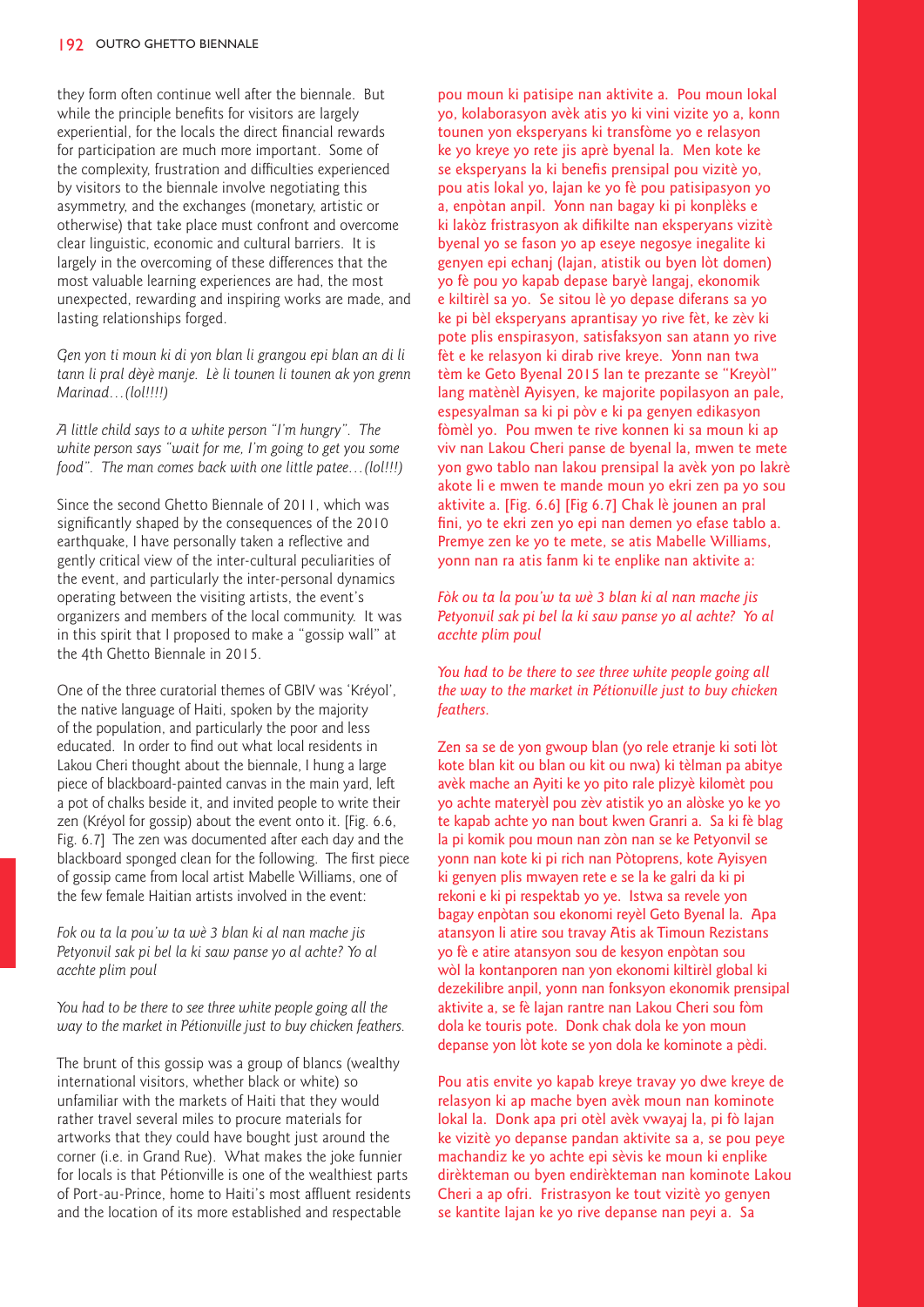#### 193 DÈNYE PAWÒL GETO BYENAL

art galleries. The anecdote reveals an important fact about the concrete economics of the Ghetto Biennale. Beyond bringing attention to the work of Atis and Ti Moun Rezistans, and raising important questions about the role of contemporary art in a severely imbalanced global-cultural economy, one of the event's practical economic functions is to bring revenue, in the form of tourist dollars, into Lakou Cheri. So every dollar spent elsewhere is a dollar lost to the community. Beyond hotel costs and flights, most of the visitors' expenditure during the event involves buying goods and services from people who are directly or indirectly involved with the Lakou Cheri community. A common frustration expressed by visitors is how much money they end up spending there. This may come as a surprise for a country commonly identified as the poorest in the Western hemisphere, but it is not uncommon in places where tourism generally operates above and beyond the wider society. It also has to do, in part, with navigating the steep currency gradient between US dollars and Haitian gourdes. Break a \$10 bill and you'll get approximately 600 gourdes. In order to simplify the unstable relationship between the two currencies, Haitians use a virtual currency called the Haitian dollar: 1 Haitian dollar  $=$  5 gourdes, a permanently fixed rate. So  $$10$  US = 600 Gourde =  $$120$  Haitian. This translation between US dollars, Haitian dollars and gourdes can make negotiating prices in Haiti, which are usually informal, a confounding affair that takes time to master. And once your dollars are broken they soon dissipate into the wider economy. Sometimes it just seems simpler, at least for those with sufficient disposable wealth to do so, and a poor head for currency conversion, to hand over a \$10 or \$20 bill and wait for a response: enough or not? Your change will usually be handed back to you in a handful of gourdes.

The most characteristic economic difference between visitors and locals at the Ghetto Biennale is that money generally flows from the former to the latter, while the trade in artworks generally flows in the opposite direction. Their relative affluence and transient presence in Haiti puts visitors in the position of potential buyers of Haitian art, a category that most WEIRD artists are generally unaccustomed to. A WEIRD artist might well visit a friend's studio to discuss their work, and point out a particular work that is exceptionally good. Their friend may thank them. But they would probably not ask how much they would give for it, or be disappointed if they didn't want to buy it. At the GB however, a visit to a local artist's studio is often taken as an opportunity for the artist to sell work. This can be a disconcerting and confusing experience for WEIRD artists, who generally don't regard art as something they want to own. So while the visiting artists are making participatory, socially-engaged, ephemeral and noncommercial artworks, their Haitian colleagues are making sculptures, paintings and other artisanal goods that they expect the visitors to buy from them at good prices. In other words, WEIRD artists often find themselves in the position of patrons in Haiti, a potentially disconcerting





**Fig. 6.6** Mi tripotay nan Lakou Cheri nan 4yèm Geto Byenal 2015, Pòtoprens, Ayiti Foto: John Cussans



**Fig. 6.7** Gossip wall in Lakou Cheri at the 4th Ghetto Biennale 2015, Port-au-Prince, Haiti Photo: John Cussans

**Fig. 6.7** Mi tripotay nan Lakou Cheri nan 4yèm Geto Byenal 2015, Pòtoprens, Ayiti Foto: John Cussans

kapab etone anpil moun paske se yon peyi ke yo abitye konsidere tankou peyi "ki pi pòv nan emisfè lwès la", men sa rive souvan ke kote touris yo ap fonksyone nan yon klas apa de sosyete a. E se paske tou, pant pou ou monte pou ou konpran relasyon ant lajan local la avèk dola ameriken an rèd. Si ou chanje 10 dola, li ap ba ou 600 goud apèprè. Pou kapab senplifye to a ki pa stab ant de lajan sa yo, Ayisyen yo itilize yon lòt lajan vityèl ke yo rele dola Ayisyen. 1 dola Ayisyen= 5 goud e to sa pa janm chanje. Donk 10 dola Ameriken= 600= 120 dola Ayisyen. Echanj ant dola ameriken, dola ayisyen e goud la vin rann machandaj an Ayiti, ki souvan se yon bagay enfòmèl, pa fasil pou konprann e li pran tan pou w metrize li. Lè yo chanje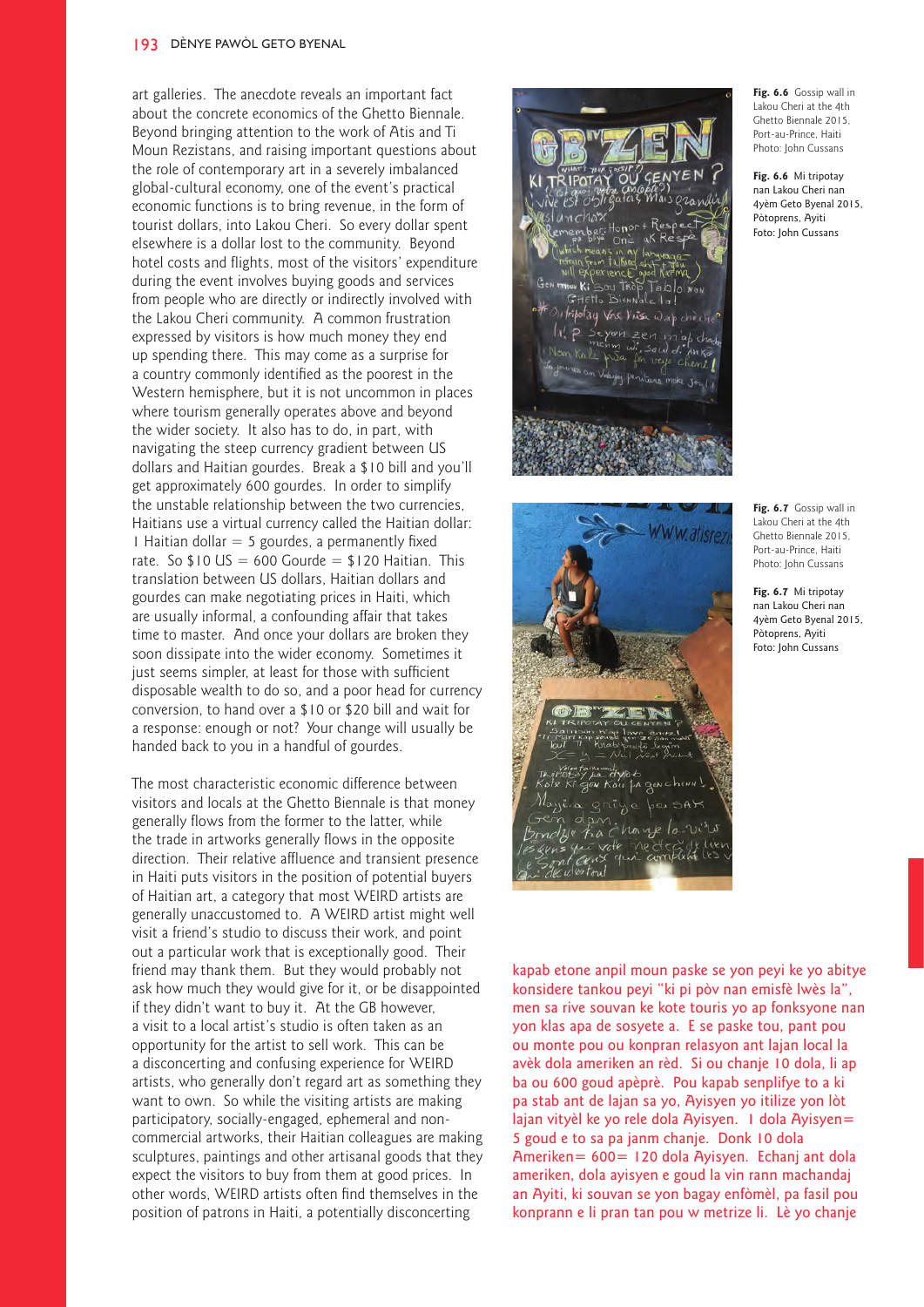experience for those who usually hope to be the beneficiaries rather than the benefactors of "funding for the arts".

This troubling situation is aggravated by the fact that most of the visitors are relatively poor in their home countries. Many are young, recently graduated, selffunding and without institutional support. It's not uncommon to hear them explaining to their Haitian colleagues that, back home, they are poor too. And it's true. Artists in developed countries like the UK are generally poor relative to other professionals. To make things worse - and in some ways to amplify a WEIRD artist's potential identification with the poverty of their Haitian colleagues - the UK art world has a Gini coefficient (the statistical measure of economic inequality) as high as that of Haiti. There is therefore a similar disparity of wealth between the richest UK artists and the majority of their low-earning artistic colleagues as that between the wealthy elites of Pétionville and their compatriots in Grand Rue. But of course, relative to most of the artists in Lakou Cheri, who, as urban Haitians can expect to earn on average \$400 per annum, the visitors are still very wealthy, despite their relative poverty compared to "blue chip" artists in the WEIRD world.

It can come as something of a culture shock to these WEIRD, poor and idealistic visiting artists, that they are in fact remarkably rich, not only in financial terms, but also in terms of the social, economic and professional opportunities they have as artists in the WEIRD world, where universal primary and secondary education, universal health care, fully-functioning state apparatuses, public services and state-subsidized arts funding are taken for granted. The consequence of this inescapable asymmetry is that visiting artists are repeatedly confronted with the reality of their fiscal, social and material security relative to their hosts. It is something that can generate a high degree of cognitive dissonance for WEIRD artists, who don't ordinarily see themselves as a privileged global class. The experience of finding oneself far richer than one's hosts while trying to maintain a belief in art's sacred, emancipatory, noncommercial and socially progressive function, can be a profoundly confusing and potentially transformative one.

# *Se annepye ki pou ba wou enpotans twal kay A centipede can teach you the importance of an old rag.*

As we have seen, for visitors, the rewards for participation in the Ghetto Biennale are largely immaterial: new knowledge, learning and experiences; a significant addition to one's artistic CV; and a measure of cultural capital that can increase their chances of securing exhibitions and future funding (as long as the Ghetto Biennale retains its credibility in the WEIRD artworld). What the locals get is revenue from the sales of their work; a large infusion of US dollars into the local economy during the few weeks of the event; the opportunity to meet and work with international artists and to learn from them; to develop friendships and social dola ou ba yo a, yo fonn byen vit nan ekonomi global lan. Defwa li parèt pi senp, di mwens pou moun ki genyen lajan ase e ki pa twò fò nan zafè fè kalkil pou chanje lajan an, pou peye avèk yon biyè 10 dola ou byen 20 dola epi mande si li ase? Sa rive souvan ke yo remèt ou yon lyas goud pou monnen.

Diferans ekonomik ki make eksperyans vizitè avèk atis lokal yo pi plis nan Geto Byenal la, se ke lajan pase nan men vizitè yo pou ale jwenn moun lokal yo, tandiske jeneralman echanj nan domèn la se nan lòt sans la li konn fèt. Paske yo relativman genyen mwayen e kòm vizit yo kout an Ayiti sa vin mete vizitè yo nan pozisyon ke yo tounen de achtè potansyèl pou la Ayisyen, yon kategori ke laplipa atis ki nan kategori WEIRD la pa abitye ladan l. Atis ke nou konsidere tankou WEIRD yo ka pase nan estidyo yon zanmi, diskite de travay li, di l yonn nan zèv li yo patikilyèman bon. Zanmi a ap remèsye yo men mwen pa kwè ke yo pa t ap mande yo ki pri li, ou byen pou yo ta desi si yo pa ta vle achte li. Poutan nan Geto Byenal la, depi ou rantre nan estidyo yon atis lokal, yo deja pran sa tankou yon opòtinite pou yo vann. Se yon eksperyans ki twouble atis WEIRD yo paske jeneralman, yo pa gade la tankou yon bagay ke yo ta renmen posede oubyen ke yo gen mwayen pou achte, yo pa konsidere tèt yo tankou de mesèn ou byen de koleksyonè. Pandan ke atis vizitè yo ap kreye de zèv atistik patisipatif, ki angaje sosyalman, ki pa dire epi ki pa komèsyal, kolèg ayisyen yo ap fè eskilti, penti epi atizana pou vizitè yo ka achte a bon pri.

## *Se annepye ki pou ba wou enpotans twal kay A centipede can teach you the importance of an old rag.*

Yon lòt rezon ki fè vizitè yo pa prevwa depans nan byenal la, se ke nan peyi yo, pi fò nan atis sa yo sanse pòv. Anpil nan yo se jèn moun ki fenk gradye, se yo menm ki mete lajan pou fè pwojè pa yo e pa genyen enstitisyon ki ap ba yo sipò. Sa rive souvan ke ou tande yo ap eksplike kolèg ayisyen yo ke nan peyi yo, yo menm tou yo pòv. Nou ka di ke atis nan peyi devlope tankou Wayom Ini pi pòv parapò a moun nan lòt pwofesyon. Statistik resan montre ke an mwayèn atis nan Wayom Ini, avèk travay atistik yo sèlman, fè mwatye nan salè medyan an ki se £20,000. Sa ki mete yo tou pre salè minimum nan, e chif sa yo desann anpil lè yo depase laj 45-50 an. Sa ki pi mal la — e nan ka sa li fè atis WEIRD yo ta kapab idantifye tèt yo a sa atis ayisyen ki pòv ap pase — se ke nan monn atistik Wayom Ini a gen yo kowefisyan Gini, ki se mezi statistik inegalite ekonomik la, ki wo tankou pa Ayiti a. Menm inegalite ki ekziste ant atis ki pi rich nan Wayom Ini a, epi majorite kolèg yo ki pa fè anpil lajan an, se li menm ki ekziste ant elit ki genyen lajan nan Petyonvil avèk konpatriyòt yo ki an Granri a. Men byen si lè ou konpare atis Lakou cheri ki, antan ke Ayisyen ki ap viv lavil, kapab fè 400\$ pa ane, ou ka konsidere vizitè yo vreman antan ke rich, malgre ke yo sanse pòv parapò lòt atis WEIRD "blue chip" yo, "blue chip' ki vle di ki fè anpil lajan.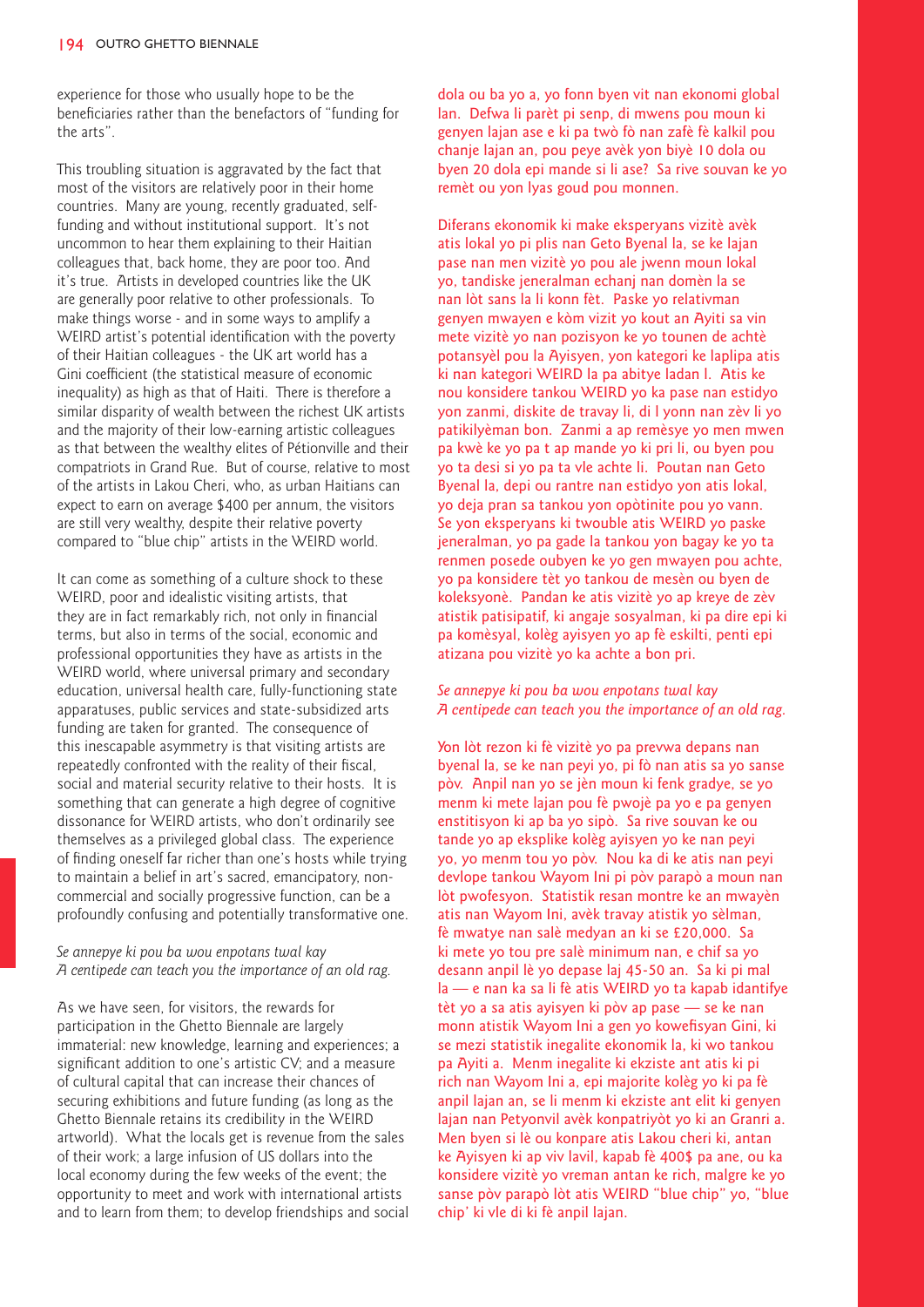networks with artists outside of Haiti; and to get greater international visibility for their work.

What is therefore shared between visitors and locals in the Ghetto Biennale is a learning experience brought about by meeting and working with people with different artistic outlooks, traditions and expectations; artistic credibility within a global arts context; the creation of new works for exhibition; opportunities for future collaborations and artistic partnerships; and the creation of new social networks. What differs are the long term economic benefits of participation, which for the visitors will accrue immaterially over time and for the locals is expressed in concrete economic terms for the few weeks of the GB (after which it will largely dry up). Cultural capital accrued by locals through participation in the GB will occasionally transform into opportunities for funding, group shows, new artistic initiatives, or access to higher level art education in Haiti or abroad. But this is unusual, given the relative lack of art institutions in Haiti and arts organizations, and the inequality of access to them for poorer Haitians with neither French nor English as a second language.

# *Sigen paròl pyej gen repons dyan'm Difficult questions need a firm answer*

The Ghetto Biennale was founded to question and test the unacknowledged disparities of wealth and opportunity in an age of global art and international biennales, something it continues to do. But it can do nothing to change the asymmetry of means, income and opportunity between the international visitors and the local community of Lakou Cheri. And nor would it claim to. What it always aimed to do, and has to some extent achieved, is to bring awareness of this disparity to a wider international art audience, an awareness that only truly comes with the actual experience of making art in the lakou. And this experience is the unique selling point of the Ghetto Biennale for its international participants.

Since its inception the organizers of the Ghetto Biennale have worked hard to prevent it becoming a formal institution. But with each iteration the curating team has inevitably grown in experience and confidence, and since 2009 the number of participating artists has tripled. Despite this the GB has lost none of its rawness and intensity, and the experience for most participants is ultimately a rewarding and profoundly transformative one. But it can also be a deeply troubling one, especially for guests who find themselves a long way from the security and goodwill of the event's organisers and Lakou Cheri community, confronted by the disquieting realities of a country much poorer than their own. For visitors to the Ghetto Biennale the existential rewards have much to do with the shock of encountering a world of creativity flourishing in conditions that most WEIRD people would find intolerable in their home countries. Such rewards are earned from the overcoming of the personal, material and psychological obstacles they encounter trying to make work in the rue, and their dependency on the good

Sa ki koze yon chòk kiltirèl pou atis WEIRD sa yo ki pòv epi ki ideyalis, se ke yo vinn wè ke finalman yo rich, se pa sèlman sou pwen finansye, men tou nan zafè sosyal, ekonomik e opòtinite pwofesyonèl ke yo jwenn atan atis nan monn WEIRD la, kote edikasyon primè avèk segondè yo inivèsèl, swen sante inivèsèl, aparèy leta yo ap fonksyone byen, sèvis piblik yo epi fon pou la ke leta sibvansyone, tout sa yo konsidere tankou yon bagay ki nòmal. Inegalite sa ke yo pa kapab evite a vin fè ke atis vizitè yo oblije konfwonte reyalite sekirite fiskal, sosyal epi materyèl yo parapò a moun yo k ap resevwa yo a plizyè fwa. Se yon bagay ki kapab jenere yon gwo degre disonans koyitif pou atis WEIRD yo, ki pa abitye wè tèt yo tankou moun ki fè pati klas privilejye mondyal la. Lè yon eksperyans fè ou dekouvri ke ou pi rich pase moun ki envite w lan tandiske nan lespri ou, w ap eseye kenbe kwayans ou ke la se yon bagay ki sakre, emansipatwa, ki pa komèsyal e ki genyen yon fonksyon pou transfòme sosyete a, se yon bagay ki ka konfonn ou e potansyèlman tranfòme lavi w.

Lè nou gade, pou vizitè yo, satisfaksyon yo jwenn pou patisipasyon yo nan Geto Byenal la imateryèl pou pi fò: se plis konesans, aprantisay avèk eksperyans; yon ajou enpòtan nan CV atistik yo e yon kapital kiltirèl ki kapab ogmante chans yo pou yo kapab jwenn fon avèk posibilite pou fè ekspozisyon (toutotan ke Geto Byenal la kenbe kredibilite li genyen nan monn WEIRD la). Ki sa atis lokal yo jwenn, se lajan ke yo fè nan vant zèv yo fè, yon gwo rantre dola ameriken nan ekonomi lokal la pandan kèk semenn kote aktivite yo a ap fèt la, opòtinite pou yo rankontre, travay avèk atis entènasyonal epi aprann de yo; fè zanmi epi kreye lyen nan rezo sosyal avèk atis lòt peyi ke Ayiti; rive jwenn plis vizibilite pou travay yo.

## *Sigen paròl pyej gen repons dyan'm Difficult questions need a firm answer*

Yon bagay ke atis vizitè yo ak atis lokal yo jwenn nan Geto Byenal la, se yon eksperyans kote yo aprann de rankont epi travay avèk moun ki genyen vizyon atistik diferan; lòt tradisyon avèk atant diferan; kredibilite atistik nan konteks mondyal la; kreyasyon nouvo travay pou ekzibisyon; opòtinite pou fè lòt kolaborasyon avèk patenarya atistik; epi kreyasyon nouvo rezo sosyal. Diferans ki genyen se benefis ekonomik ki dire lontan ke patisipasyon an pote, pou vizitè yo sa pral ogmante plis tan ap pase e pou atis lokal yo se de avantaj ekonomik konkrè pandan semèn yo ke GB ap fèt la (apre sa pi fò pral sispann). Kapital kiltirèl ke atis lokal yo jwenn nan vin grandi lè yo patisipe nan GB e sa kapab transfòme a aksè a lajan pou pwojè yo, ekspozisyon an gwoup, nouvo inisyativ atistik, yon pi gwo nivo edikasyon nan la swa an Ayiti ou byen vwayaj a letranje. Men sa pa rive fasil etandone ke pa genyen anpil òganizasyon pou la an Ayiti, e genyen plis obstak pou ayisyen ki pi pòv yo e ki pa pale Franse oubyen Anglè tou yo.